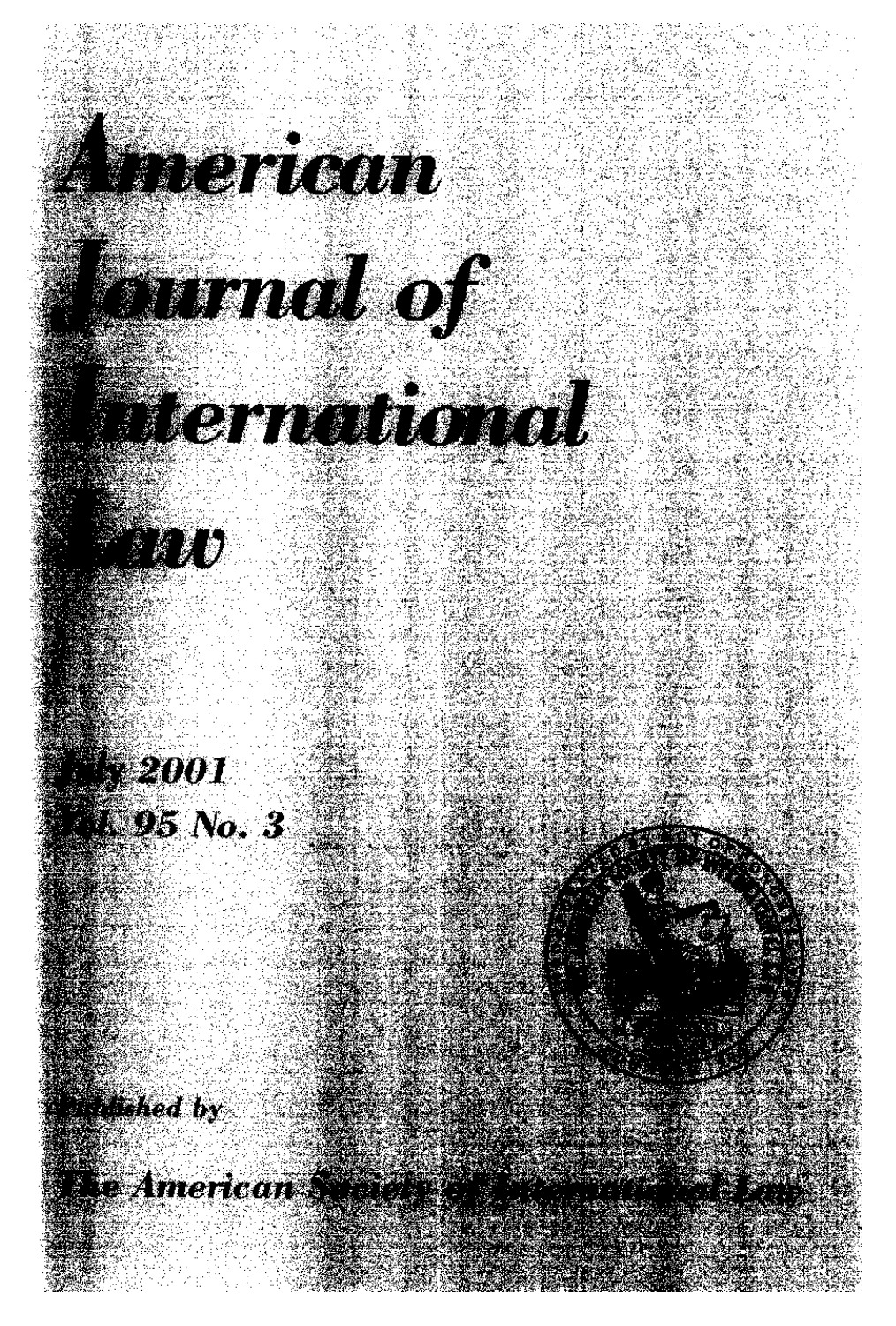## **AMERICAN JOURNAL OF INTERNATIONAL LAW**

## **VOL. 95 IULY 2001 IULY 2001 NO. 3**

## **CONTENTS**

**International Integration and Democracy: No Love at First Sight** *Eric Stein* 489

| The article correlates levels of integration in the World Health Organization,<br>the World Trade Organization, NAFTA, and the European Union with the scope<br>and intensity of the discourse about the "democracy-legitimacy deficit." It<br>explores measures that might reduce the deficit through action in the national<br>legal orders of the member states as well as widiin the four organizations and<br>concludes by offering some possible "palliatives" and "grand and desperate<br>cures" with implications for otiier international organizations and regimes. |               |
|-------------------------------------------------------------------------------------------------------------------------------------------------------------------------------------------------------------------------------------------------------------------------------------------------------------------------------------------------------------------------------------------------------------------------------------------------------------------------------------------------------------------------------------------------------------------------------|---------------|
| The Role of Public International Law in the WTO: How Far Can We Go?                                                                                                                                                                                                                                                                                                                                                                                                                                                                                                           |               |
| Joost Pauwelyn<br>WTO dispute settlement panels must decide matters in accordance with the<br>applicable law in the context of general norms of international law and juris-<br>diction. The author argues that although the panels' jurisdiction is limited to<br>WTO claims, the applicable law may include any rule of international law, which<br>may, depending on the relevant conflict rule, even prevail over die WTO treaty.                                                                                                                                         | 535           |
| <b>Editorial Comment</b>                                                                                                                                                                                                                                                                                                                                                                                                                                                                                                                                                      |               |
| Security Council Governance of Postconflict Societies: A Plea for Good Faith                                                                                                                                                                                                                                                                                                                                                                                                                                                                                                  |               |
| and Informed Decision Making<br>Frederic L. Kirgis                                                                                                                                                                                                                                                                                                                                                                                                                                                                                                                            | 579           |
| <b>Notes and Comments</b>                                                                                                                                                                                                                                                                                                                                                                                                                                                                                                                                                     |               |
| From Danzig to East Timor and Beyond: The Role of International                                                                                                                                                                                                                                                                                                                                                                                                                                                                                                               |               |
| Territorial Administration<br>Ralph Wilde                                                                                                                                                                                                                                                                                                                                                                                                                                                                                                                                     | 583           |
| The Nationality of the Offender and the Jurisdiction of the International                                                                                                                                                                                                                                                                                                                                                                                                                                                                                                     |               |
| Criminal Court<br>Zsuzsanna Deen-Racsmány                                                                                                                                                                                                                                                                                                                                                                                                                                                                                                                                     | gQg           |
| Correspondence                                                                                                                                                                                                                                                                                                                                                                                                                                                                                                                                                                | $^{\wedge}24$ |
| Contemporary Practice of the United States Relating to International Law                                                                                                                                                                                                                                                                                                                                                                                                                                                                                                      |               |
| Edited by Sean D. Murphy                                                                                                                                                                                                                                                                                                                                                                                                                                                                                                                                                      |               |
| U.S. Comments on ILC Draft Articles on State Responsibility                                                                                                                                                                                                                                                                                                                                                                                                                                                                                                                   | 626           |
| Expulsion of Russian Diplomats Related to Hanssen Case                                                                                                                                                                                                                                                                                                                                                                                                                                                                                                                        | 628           |
| Sovereign Immunity Accorded to American Institute in Taiwan                                                                                                                                                                                                                                                                                                                                                                                                                                                                                                                   | 629           |
| Aerial Incident off the Coast of China                                                                                                                                                                                                                                                                                                                                                                                                                                                                                                                                        | 630           |
| The Provision of Compound Interest Under International Law                                                                                                                                                                                                                                                                                                                                                                                                                                                                                                                    | 633           |
| Voluntary Human Rights Principles for Extractive and Energy Companies                                                                                                                                                                                                                                                                                                                                                                                                                                                                                                         | 636           |
| Legal Challenges by Suspects in Embassy Bombings                                                                                                                                                                                                                                                                                                                                                                                                                                                                                                                              | 637           |
| Application of Fifth Amendment to Overseas Torture of Alien                                                                                                                                                                                                                                                                                                                                                                                                                                                                                                                   | 641           |